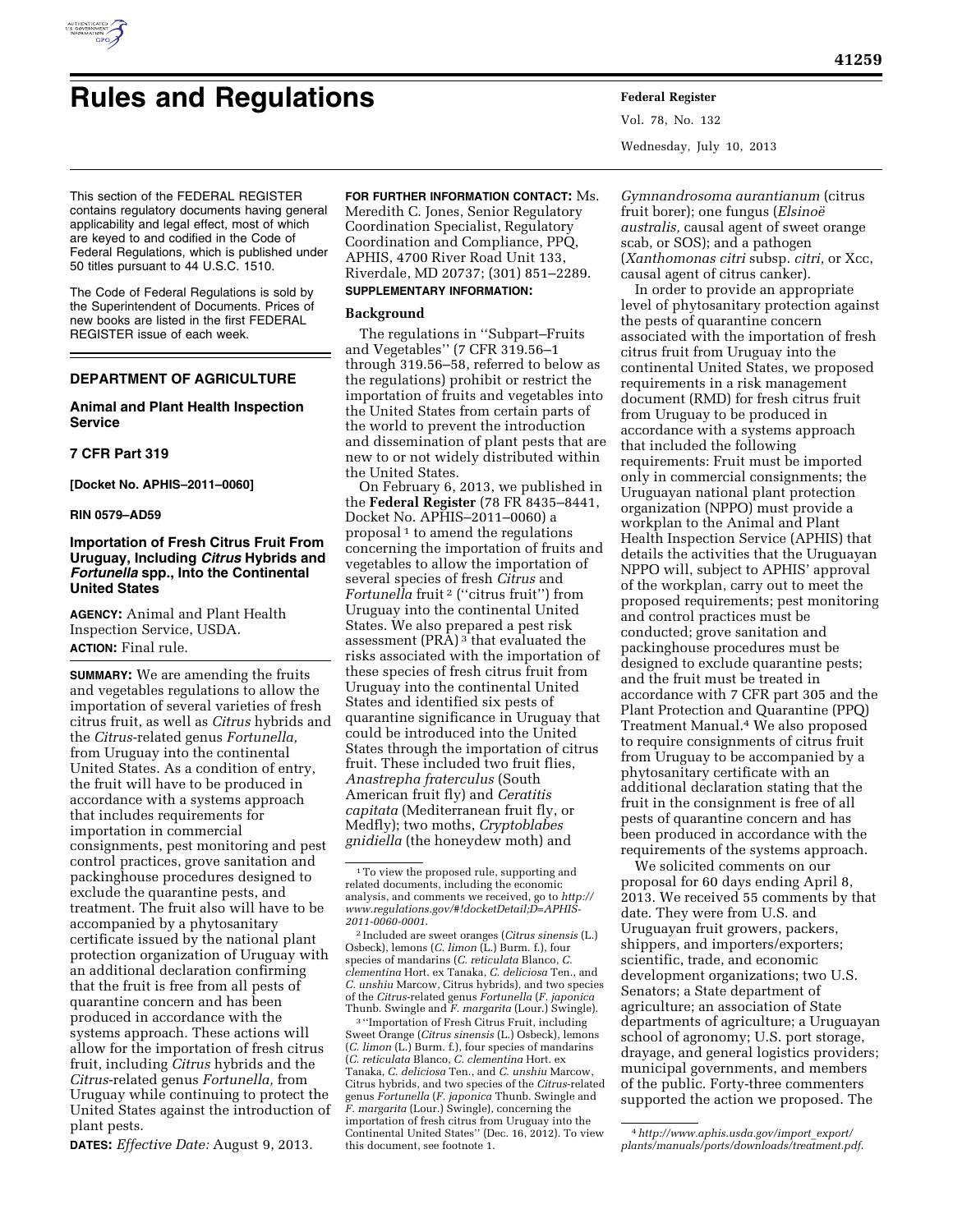remaining comments are discussed below by topic.

#### *General Comments*

Two commenters asked why APHIS is assuming the risk of introducing plant pests from Uruguay when sufficient fresh citrus fruit is already available in the United States.

Under the Plant Protection Act (7 U.S.C. 7701 *et seq.*), we have the authority to prohibit or restrict the importation of plants and plant products only when necessary to prevent the introduction into or dissemination of plant pests or noxious weeds within the United States. We have determined that fresh citrus fruit from Uruguay may be safely imported into the continental United States under the conditions we are adding to the regulations.

One commenter stated that the rule provided no specific information about how the proposed systems approach would be implemented and therefore opposed importation of fresh citrus fruit from Uruguay until its effectiveness could be validated. The commenter recommended that, in the future, APHIS engage key stakeholders in similar rulemakings much earlier in the process and provide them with more information.

We are making no changes based on the comment. The systems approach requirements we proposed include practices that have effectively mitigated the risk of identical and similar citrus pests in other countries. We provided several occasions for stakeholders to provide input into this rulemaking, including sharing the draft pest risk assessment and holding teleconference meetings with key industry stakeholders in September 2010 and November 2011.

Several commenters stated that shipments of fresh citrus fruit from Uruguay could pose a pest risk to Hawaii if imported into the continental United States and subsequently shipped from the mainland into Hawaii.

We are making no changes in response to this comment. We proposed that fresh citrus fruit from Uruguay would only be eligible for importation into the continental United States, which excludes Hawaii. Our permitting process will allow us to effectively implement the distribution limitation, as it currently does for many other commodities that are not allowed to be imported into Hawaii.

## *Comments on the PRA*

One commenter stated that the PRA prepared for this rule dismisses *Guignardia citricarpa,* the causal agent of citrus black spot (CBS), as a disease

of concern. The commenter also stated that a 2010 risk analysis, in which APHIS assessed citrus fruit as a pathway for the introduction of CBS,<sup>5</sup> provides incomplete knowledge of how the disease develops and spreads. As support, the commenter cited detections of CBS in Florida beyond the original 2010 occurrence and the apparent ineffectiveness of mitigation efforts to prevent the disease's spread. The commenter stated that the latency of lesions on fruit moving from CBScontaminated areas in Florida to processing facilities could be one reason for its continued spread, and concluded from this that applying the mitigations for fresh citrus fruit from Florida to fresh citrus fruit imported from Uruguay may not be adequate.

We noted in the proposed rule that a previous version of the PRA listed CBS as a quarantine pathogen present in Uruguay and likely to follow the pathway, but that we subsequently removed this pathogen from the list because, as we determined in the 2010 peer-reviewed risk analysis, fresh citrus fruit is not epidemiologically significant as a pathway for the introduction of CBS. Since the publication of the 2010 risk analysis, we have found no research that challenges that conclusion.

The risk analysis identified the importation and movement of propagative material and shipments containing leaves and plant debris from infected areas as the most likely means by which CBS is transmitted. However, because APHIS regulations restrict the importation and domestic movement of propagative material and leaves, it is unlikely that CBS would enter the United States via these articles in commercial shipments.

The risk analysis also identified fruit as a possible means by which CBS could be spread, although for successful transmission of CBS from fruit with lesions to susceptible hosts, several events must occur: Infected fruit must arrive in an area with hosts available and conducive for infection and disease development; the host needs to be in a susceptible physiological stage for infection to occur; spores of the causal organism must be produced on the fruit; fruit with lesions containing the causal organism must be released from the lesions in a stage that can cause infection leading to disease; water

contaminated with pycnidiospores must be brought into contact with susceptible host tissue in a susceptible stage for infection; and finally, specific weather conditions conducive for infection to occur must coincide with these events and persist for a sufficient period of time. The risk assessment determined the overall likelihood to be low that the pathogen would find a suitable host with susceptible tissue and incite disease even if infected fruit were to arrive in an area with available hosts and climatic conditions were favorable for disease development.

With regard to the commenter's concern over detections of CBS beyond where it originally occurred in Florida, we have not determined the cause of these occurrences. They could be the result of the fungus spreading via wind or plant debris from the original infection site. They could also have escaped detection while delimiting the first infection, or from new infections arising independently of the first infection. Regardless of the cause of these infections, results from targeted CBS surveys and multi-pest surveys conducted by APHIS and the State of Florida as part of the Citrus Health Response Program indicate that current mitigations have slowed the spread of CBS in the affected areas. We maintain that the evidence and conclusions of the 2010 risk analysis with respect to transmission of CBS via the movement of fruit from infected areas are not invalidated by the occurrence of CBS in Florida, nor does its occurrence there change our understanding or management of CBS development or spread. For these reasons, we believe that it is extremely unlikely that the cause of CBS spread in Florida could be fruit moving from CBS-affected areas in that State to processing facilities.

The same commenter also challenged our finding in the 2010 risk analysis that conditions required for conidia to survive on post-harvest fruit and introduce CBS into domestic growing areas do not normally exist in California. The commenter stated that several coastal production areas in California maintain viable climates for the introduction and spread of CBS and noted that the North Carolina State University-APHIS Plant Pest Forecast System (NAPPFAST) indicates that, over a 10-year period, enough days had appropriate climatic conditions to allow CBS to be introduced. The commenter specifically questioned the statement in the CBS risk analysis that low rainfall in the western United States is not conducive to CBS development, noting that summer thunderstorms in southern California can provide an ideal

<sup>5</sup>Risk assessment of *Citrus* spp. fruit as a pathway for the introduction of *Guignardia citricarpa* Kiely, the organism that causes Citrus Black Spot disease. United States Department of Agriculture (USDA), Animal and Plant Health Inspection Service (APHIS), Plant Protection and Quarantine (PPQ), Center for Plant Health Science and Technology (CPHST), December 2010.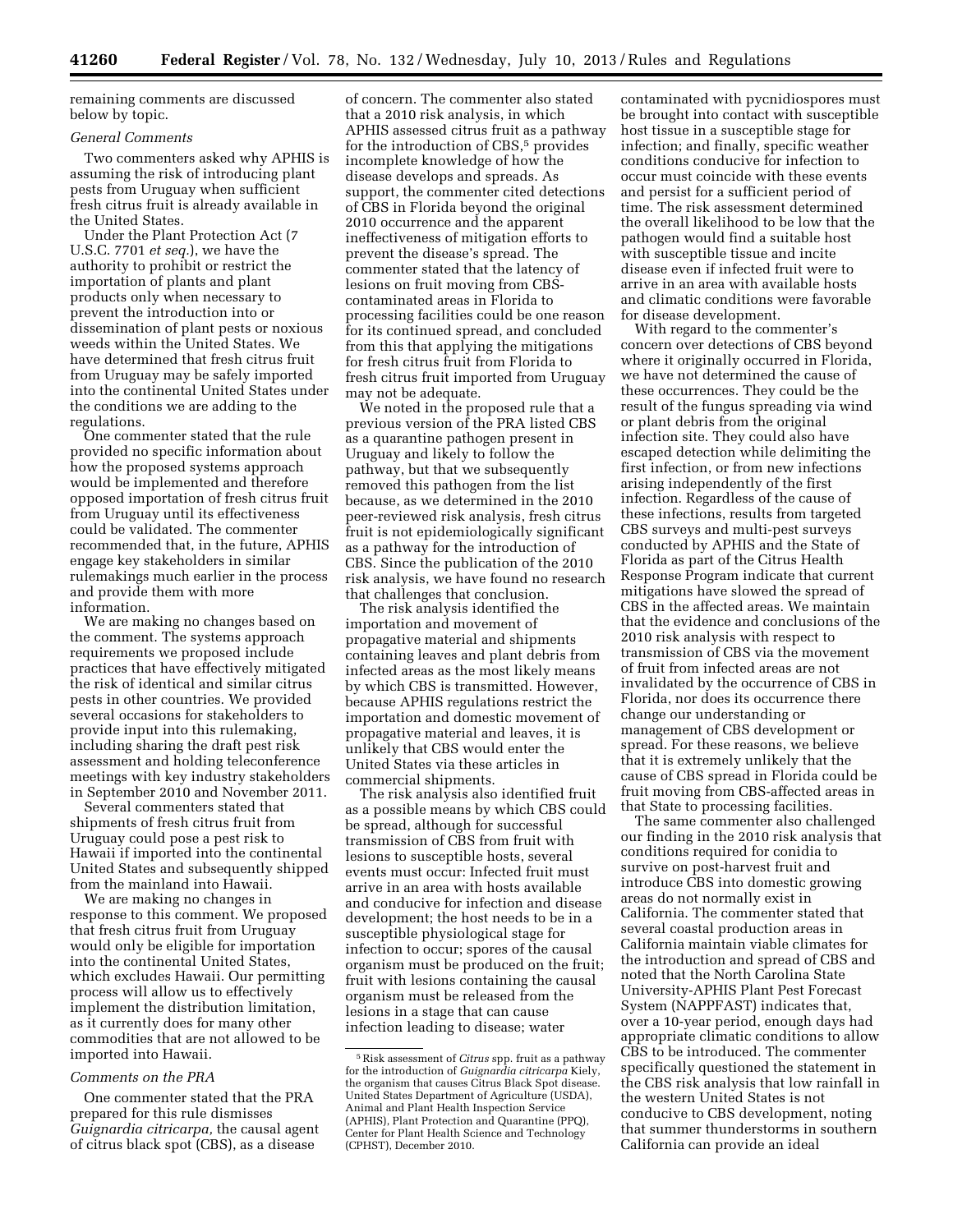environment for a short period of time for CBS to occur and become established there. The commenter added that if CBS were to be introduced into citrus production areas in the United States, it could not be effectively managed because the Environmental Protection Agency prohibits use of the necessary fungicides.

Based on our analysis of data from NAPPFAST, we concluded in the CBS risk analysis that, unlike Florida, California has a climate generally unsuitable for CBS disease development. Moreover, ideal climatic conditions are only one of many factors necessary for CBS to be transmitted via the movement or importation of commercial shipments of fresh fruit. As we have noted above, several specific biological, environmental, and physiological conditions have to occur in conjunction with infected fruit coming into direct proximity to a susceptible host, a confluence of events unlikely to occur simultaneously, particularly in California.

Finally, the same commenter stated that the role of conidia in survival and spread of CBS is poorly understood and that if asexual propagules such as conidia are being produced at high numbers, different environmental conditions may play a critical role in the survival of the organism. The commenter stated that these propagules should not be ignored as part of the disease cycle and that the CBS risk analysis did not consider the unknown.

We disagree with the commenter. The disease lifecycle of CBS is well studied, and the literature informs our understanding of both the sexual and asexual forms of this fungus and the roles they play in disease spread, as described in the 2010 risk analysis. The number of conidia or asexual spores produced is mediated by the environment and host tissue, and the amount of inoculum associated with the fruit does not change our understanding of how the inoculum spreads from fruit imported for consumption to the natural environment and establishes itself. As we have noted above, disease occurrence requires several biological, environmental, and physiological conditions to occur at the precise time that an infected citrus fruit is placed in direct proximity to a susceptible host.

We conclude that the combination of conditions necessary for introduction and spread of *G. citricarpa* via the regulated pathway of commercially produced fruit imported from Uruguay is unlikely to occur. For this reason, we conclude that citrus fruit is not epidemiologically significant as a

pathway for the introduction of *G. citricarpa*.

#### *Grove Monitoring and Pest Control*

One commenter stated that the proposed systems approach requirement to monitor traps at 2-week intervals for *A. fraterculus* and *C. capitata* is inadequate. The commenter added that this interval is inconsistent with other systems approach methodologies required for these or similar pests.

We disagree with the commenter that the trap monitoring intervals indicated in the proposed systems approach are inadequate or inconsistent with those used in other systems approaches to mitigate *A. fraterculus, C. capitata,* and similar pests. In accordance with North American Plant Protection Organization (NAPPO) standards,<sup>6</sup> trap servicing and monitoring intervals are either 1 week or 2 weeks depending on the bait and type of trap used. Traps baited for *C. capitata* are normally monitored at 2 week intervals. Accordingly, we noted in the proposed rule that APHISapproved fruit fly traps baited with APHIS-approved plugs would have to be used and serviced at least once every 2 weeks. If circumstances changed and more frequent monitoring were necessary, revised monitoring arrangements could be agreed to between APHIS and the NPPO of Uruguay and added to the bilateral workplan.

Two commenters stated that the use of a minimum of two traps per square mile within citrus production areas in Uruguay is inadequate for detecting localized fruit fly infestations. Another commenter stated that two traps per square kilometer is inadequate and jeopardizes the integrity of the systems approach.

We consider the trap density specified in the proposed systems approach to be adequate for pest detection. In the proposed rule, we stated that the systems approach would actually require at least two traps per square kilometer, not per square mile as stated by two commenters. We note that one square mile is equivalent to approximately 2.5 square kilometers, so five traps per square mile would be roughly equivalent to two traps per square kilometer. This arrangement in the systems approach is consistent with the trap density of five Jackson traps per square mile recommended in the APHIS

Mediterranean Fruit Fly Action Plan.7 Moreover, the International Atomic Energy Agency fruit fly trapping manual,<sup>8</sup> a widely used international reference, specifies two to four traps per square kilometer, and the NAPPO standard on fruit fly trapping indicates that three traps per square mile (equivalent to fewer than two traps per kilometer) is adequate in commercial fruit production areas. If circumstances changed so that adjustments to trap density were necessary, such adjustments could be agreed to between APHIS and the NPPO of Uruguay and added to the bilateral workplan.

#### *Orchard Sanitation*

A commenter stated that the proposed requirements for disposal of plant debris and fallen fruit in Uruguayan groves are not as stringent as our domestic requirements. To support this statement, the commenter referred to requirements in Federal Order No. DA–2012–30 that include specific requirements for disposal of bagged plant debris from an area in Texas quarantined for citrus greening.9

The requirements in the Federal Order cited by the commenter pertain to a domestic quarantine intended to control an outbreak of citrus greening. Disposal of plant debris in an area where citrus greening is present can spread the disease if not done properly. The systems approach we proposed for importation of fresh citrus fruit from groves in Uruguay does not require identical sanitation measures for plant debris as those indicated in the Federal Order because citrus greening does not occur in Uruguay.

The systems approach for citrus fruit from Uruguay does require that places of production in Uruguay be kept free of fallen fruit and plant debris, in order to reduce potential pest pressure in the orchards.

#### *Packinghouse Procedures*

A commenter stated that the fruit handling requirements regarding crop diseases in the proposed systems approach are not as stringent as our domestic requirements. As an example, the commenter stated that safeguarding during transportation to the packinghouse in Uruguay only requires the fruit to be packed in insect-proof

<sup>6</sup>NAPPO Regional Standards for Phytosanitary Measures, RSPM 17: Guidelines for the Establishment, Maintenance and Verification of Fruit Fly Pest Free Areas in North America (October 18, 2010): *[http://www.nappo.org/en/data/files/](http://www.nappo.org/en/data/files/download/PDF/RSPM17-Rev05-10-10-e.pdf) [download/PDF/RSPM17-Rev05-10-10-e.pdf](http://www.nappo.org/en/data/files/download/PDF/RSPM17-Rev05-10-10-e.pdf)*.

<sup>7</sup>*[http://www.aphis.usda.gov/import](http://www.aphis.usda.gov/import_export/plants/manuals/domestic/downloads/medfly_action_plan.pdf)*\_*export/ [plants/manuals/domestic/downloads/](http://www.aphis.usda.gov/import_export/plants/manuals/domestic/downloads/medfly_action_plan.pdf) medfly*\_*action*\_*[plan.pdf](http://www.aphis.usda.gov/import_export/plants/manuals/domestic/downloads/medfly_action_plan.pdf)*.

<sup>8</sup>Trapping Guidelines for Area-Wide Fruit Fly Programmes (IAEA, Vienna, 2003): *[http://www](http://www-pub.iaea.org/MTCD/publications/PDF/TG-FFP_web.pdf)[pub.iaea.org/MTCD/publications/PDF/TG-](http://www-pub.iaea.org/MTCD/publications/PDF/TG-FFP_web.pdf)FFP*\_*[web.pdf](http://www-pub.iaea.org/MTCD/publications/PDF/TG-FFP_web.pdf)*.

<sup>9</sup> Issued August 9, 2012: *[http://](http://nationalplantboard.org/docs/spro/spro_citrus_greening_2012_08_09.pdf) [nationalplantboard.org/docs/spro/](http://nationalplantboard.org/docs/spro/spro_citrus_greening_2012_08_09.pdf)  spro*\_*citrus*\_*[greening](http://nationalplantboard.org/docs/spro/spro_citrus_greening_2012_08_09.pdf)*\_*2012*\_*08*\_*09.pdf*.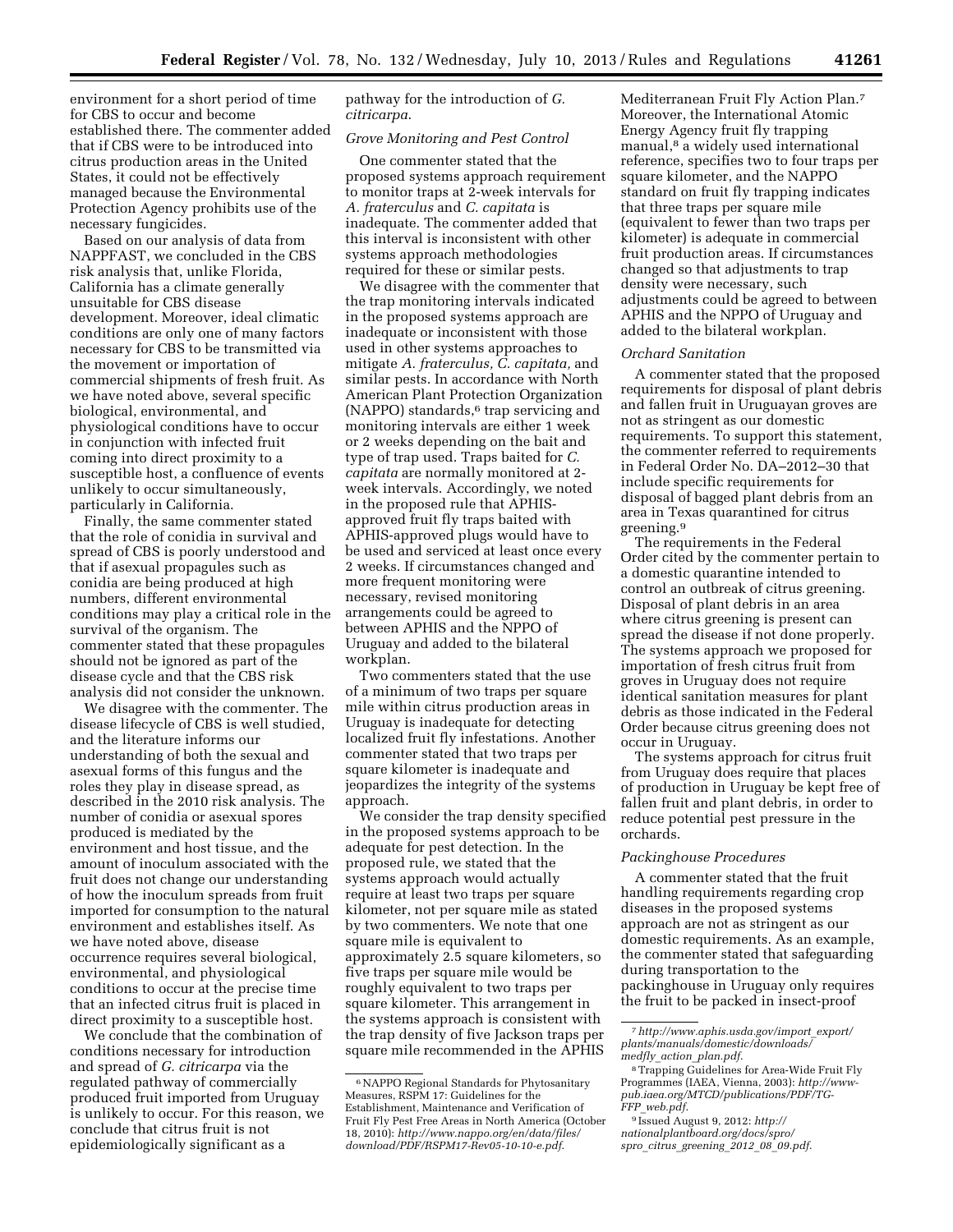cartons or containers, or covered with insect proof mesh or a plastic tarpaulin, while some States have developed detailed standards for cargo areas within transport vehicles.

We are making no changes based on this comment. While the safeguarding requirements noted in the comment are actually intended to protect citrus fruit against fruit flies and not crop diseases, the safeguarding requirements proposed for citrus fruit grown in Uruguay are equivalent to those in the regulations for interstate movement of citrus from quarantined areas in the United States. They also include requirements that the fruit will have to be safeguarded by an insect-proof mesh, screen, or plastic tarpaulin while in transit from the production site to the packinghouse and while awaiting packing. Our domestic citrus disease quarantine programs do not require any post-harvest safeguarding enroute to the packinghouse.

One commenter stated that, with regard to the proposed packinghouse requirement for washing, brushing, and surface disinfection of the citrus fruit in accordance with 7 CFR part 305, we provide no indication of whether these mitigations will rid fruit of citrus greening.

We noted above that citrus greening does not occur in Uruguay; additionally, commercially shipped fruit free of leaves and other plant parts is not a pathway for the introduction of citrus greening.

#### *Port-of-Entry Inspection*

Three commenters stated that APHIS port-of-entry inspections are insufficient to detect infestations of fruit flies in fruits and vegetables from countries with inadequate detection protocols and recommended that citrus fruit from Uruguay not be granted entry until the proposed systems approach can be validated or adjusted to address the accidental or incidental introduction of fruit flies.

APHIS maintains adequate port-ofentry inspection capabilities as one of several mitigation measures to reduce the risk of introducing fruit flies and other plant pests into the United States. The mitigation measures in the systems approach for *A. fraterculus* and *C. capitata,* which include grove trapping, safeguarding of fruit while in transit and during packing, and treatment in accordance with 7 CFR part 305, have been shown to effectively reduce the risks presented by these pests on citrus fruit and other commodities from other countries.

With respect to detection protocols, beyond the measures required in the

systems approach, the NPPO of Uruguay continually surveys for quarantine pests of concern for importing countries through pre-harvest inspection of export fruit. These pre-harvest surveys are conducted on 100 percent of plants in all the places of production registered for export. We therefore consider the NPPO of Uruguay to have sufficient detection protocols, and we are confident that it will perform them in accordance with the systems approach produced by Uruguay and agreed to by APHIS.

#### *Economic Considerations*

One commenter asked how much it will cost to implement the systems approach measures and who will pay for them.

The costs for implementing the systems approach will be borne by citrus producers in Uruguay and the NPPO of Uruguay. Section 319.56–6 of the regulations sets forth provisions for establishing trust fund agreements with NPPOs to cover costs incurred by APHIS when APHIS personnel must be physically present in an exporting country or region to facilitate exports. Costs will depend on the services required. The systems approach may require APHIS personnel to monitor treatments if they are conducted in Uruguay. Port-of-entry inspections conducted by APHIS or U.S. Customs and Border Protection staff are typically supported by user fees.

Another commenter stated that APHIS has argued in previous import proposals that domestic production would be unaffected because the majority of domestic tonnage is harvested in the fall, winter, and spring months and would be unaffected by so-called ''counter-seasonal'' imports. The commenter stated that this argument is invalid due to the year-round marketing of citrus harvested domestically.

We made no mention of counterseasonal effects in the initial economic analysis for this rule, or in the final economic analysis.

Uruguay did not provide APHIS with projections of the quantities of fresh citrus varieties it expects to export to the United States under this rule. Our basis for estimating quantities that may be exported is Uruguay's recent history of exports to other countries, assuming that some percentage of those exports will be diverted to the newly opened U.S. market. In the longer term, there may also be an overall increase in Uruguay's fresh citrus exports to all countries, including the United States, depending on costs and profitability.

Uruguay's citrus exports are equivalent to a small fraction of U.S. citrus production. Imports from Uruguay will compete against U.S. imports from other countries as well as domestic production. Most likely, there will be some relatively small net increase in the U.S. supply of fresh citrus varieties, as well as some displacement of the quantity of citrus imported from other countries and produced domestically. The economic analysis does consider possible changes in net supply; the potential impact of the rule on U.S. producers is described in greater detail in the economic analysis supporting the rule.

The same commenter disagreed with our statement in the economic analysis that ''any product displacement that may occur because of the proposed rule would be largely borne by other foreign suppliers of fresh citrus.'' The commenter stated that because foreign suppliers will not abandon their market share when Uruguayan citrus fruit is imported into the United States, citrus supply will exceed demand, prices will fall, and domestic producers will suffer greater economic losses due to higher production cost requirements.

We acknowledge that the statement in the economic analysis for the proposed rule may have overstated possible reductions in market share (product displacement) for current foreign suppliers of fresh citrus to the United States. U.S. producers may also lose some portion of their market shares. However, product displacement that may occur as a result of fresh citrus imports from Uruguay can be expected to be borne in proportion to domestic and foreign suppliers' existing market shares because all suppliers, foreign and domestic, are price-takers. In addition, non-price factors may ultimately determine a consumer's preference for foreign or domestically grown fresh citrus. We do not have information to determine whether foreign or domestic fruit is more likely to be displaced by imports from Uruguay, so we take the position that product displacement would be proportional to market share.

Product displacement, if any, will vary by citrus variety and will be moderated by expanding U.S. demand. During the same period, per capita consumption of fresh orange, mandarin, and lemon varieties increased by an average of 0.21 percent, 3.42 percent, and 5.25 percent, respectively. The entry of fresh citrus from a new source may displace citrus production in the United States, as well as fresh citrus imports from foreign sources like Mexico, Chile, Spain, and others. However, a sizeable displacement of fresh citrus from any source with an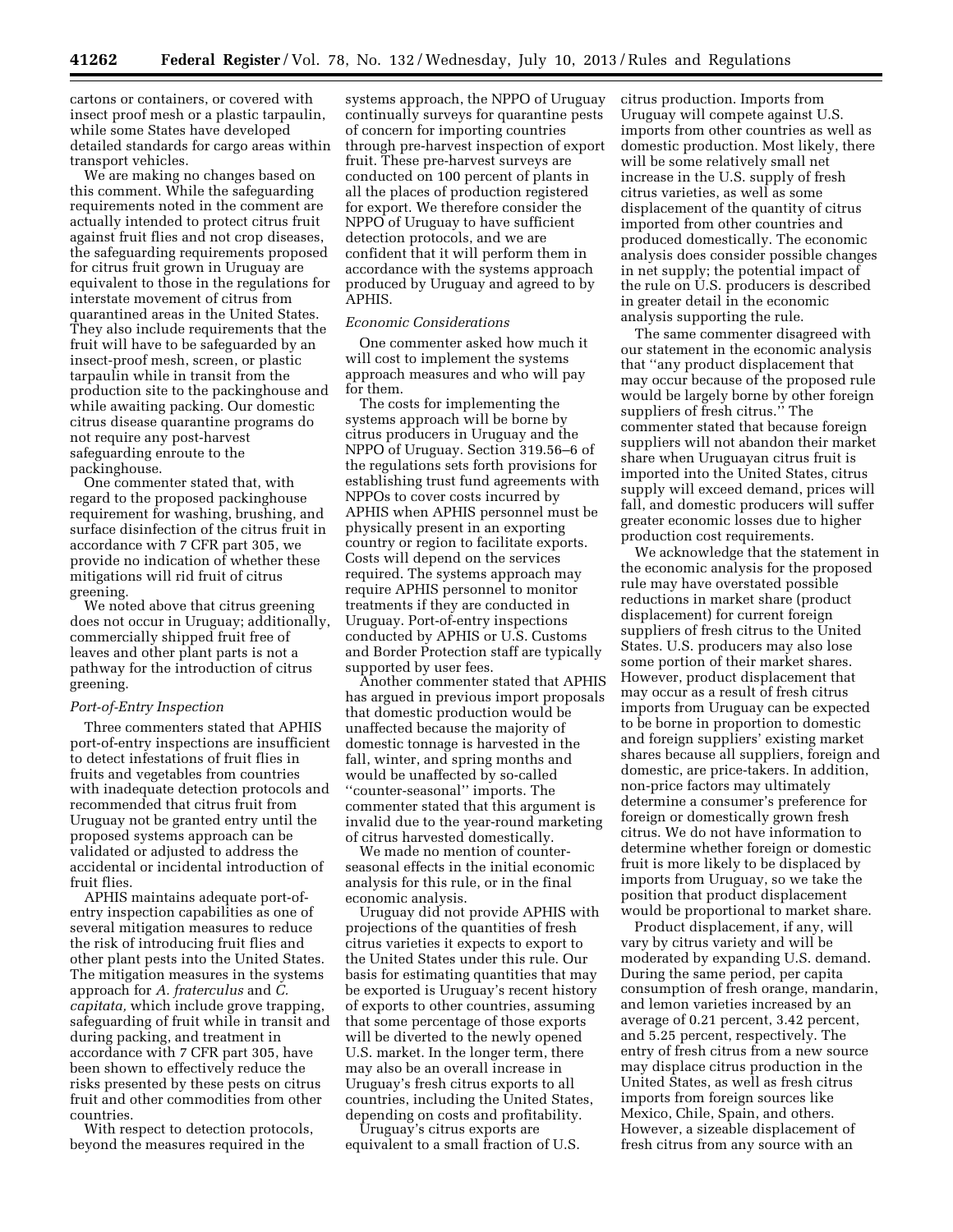existing market share is unlikely given the increase in domestic consumption.

The same commenter disagreed with our determination that adoption of the rule would not result in any significant economic effect on a substantial number of small entities.

We find it unlikely that the rule will have a significant economic impact on U.S. fresh citrus markets, given Uruguay's recent history of citrus production and exports. While Uruguay ranks in the top 20 to 25 of the world's exporters of fresh citrus, Uruguay accounted for 1 percent or less of fresh citrus exports by variety. Total citrus production in Uruguay in 2011 was 270,367 metric tons, which is less than 3 percent of U.S. production. Uruguay's total fresh orange and lemon exports in 2011 were 66,007 and 13,885 metric tons, respectively, which is less than 3.2 percent of U.S. production and 1 percent of total world exports of those same fresh varieties. Uruguay exported 37,542 metric tons of fresh mandarin varieties in 2011, which is approximately 8 percent of U.S. production and less than 1 percent of total world exports of fresh tangerine varieties. Only a fraction of Uruguay's fresh citrus exports are likely to be diverted from established markets to the United States, particularly in the near term, given the advantages of maintaining and expanding its existing market linkages. Given these considerations, we do not anticipate a significant economic impact associated with fresh citrus from Uruguay.

Therefore, for the reasons given in the proposed rule and in this document, we are adopting the proposed rule as a final rule, without change.

**Note:** In our February 2013 proposed rule, we proposed to add the conditions governing the importation of citrus from Uruguay as § 319.56–58. In this final rule, those conditions are added as § 319.56–59.

## *Executive Order 12866 and Regulatory Flexibility Act*

This final rule has been determined to be not significant for the purposes of Executive Order 12866 and, therefore, has not been reviewed by the Office of Management and Budget.

In accordance with the Regulatory Flexibility Act, we have analyzed the potential economic effects of this action on small entities. The analysis is summarized below. Copies of the full analysis are available on the Regulations.gov Web site (see footnote 1 in this document for a link to Regulations.gov) or by contacting the person listed under **FOR FURTHER INFORMATION CONTACT**.

APHIS responded to a request from the NPPO of Uruguay for USDA authorization to allow the importation of specified fresh citrus varieties into the continental United States. U.S. entities that may be impacted by imports of fresh citrus from Uruguay are producers and packers of fresh oranges, lemons, tangerines, and mandarin varieties. Fresh oranges (including Navel, Valencia, Temple and other varieties) are produced in California (87 percent), Florida (11 percent), and Texas (2 percent). Lemons are produced in California (97 percent) and Arizona (3 percent). Tangerines and mandarins (including tangelos and tangors) are produced in California (76 percent), Florida (23 percent), and Arizona (less than 1 percent). Louisiana commercially produces a variety of Satsuma that is mostly sold locally.

Impacts of this rule on U.S. entities will be dependent upon the quantity of fresh citrus imported from Uruguay and the substitutability of these fresh citrus varieties for U.S.-grown citrus varieties. Historically, Uruguay has produced less than 3 percent of total U.S. citrus production, including processed citrus. Uruguay's total fresh orange and lemon exports in 2011 were 66,007 and 13,885 metric tons, respectively, which is less than 3.2 percent of U.S. production of those same fresh varieties. Uruguay exported 37,542 metric tons of fresh mandarin varieties in 2011, which is approximately 8 percent of U.S. production of fresh tangerine varieties. We anticipate that exports directed to the U.S. domestic market would be a small fraction of Uruguay's total exports of these fresh citrus fruits based on availability and currently established export markets in Europe and Russia. Given the small quantity expected to be imported from Uruguay, it is very unlikely that there will be a significant impact on the U.S. markets for fresh oranges, lemons, tangerines and mandarin varieties. Given the sizable amounts of fresh lemons and mandarins, for example, imported by the United States and the fact that the time of year that citrus is produced in Uruguay is the same as that for current South American sources, we expect that any product displacement that may occur because of this rule will be largely borne by other foreign suppliers of fresh citrus.

Under these circumstances, the Administrator of the Animal and Plant Health Inspection Service has determined that this action will not have a significant economic impact on a substantial number of small entities.

## *Executive Order 12988*

This final rule allows fresh citrus fruit to be imported into the continental United States from Uruguay. State and local laws and regulations regarding fresh citrus imported under this rule will be preempted while the fruit is in foreign commerce. Fresh fruits are generally imported for immediate distribution and sale to the consuming public, and remain in foreign commerce until sold to the ultimate consumer. The question of when foreign commerce ceases in other cases must be addressed on a case-by-case basis. No retroactive effect will be given to this rule, and this rule will not require administrative proceedings before parties may file suit in court challenging this rule.

## *Paperwork Reduction Act*

In accordance with section 3507(d) of the Paperwork Reduction Act of 1995 (44 U.S.C. 3501 *et seq.*), the information collection or recordkeeping requirements included in this final rule, which were filed under 0579–0401, have been submitted for approval to the Office of Management and Budget (OMB). When OMB notifies us of its decision, if approval is denied, we will publish a document in the **Federal Register** providing notice of what action we plan to take.

# *E-Government Act Compliance*

The Animal and Plant Health Inspection Service is committed to compliance with the E-Government Act to promote the use of the Internet and other information technologies, to provide increased opportunities for citizen access to Government information and services, and for other purposes. For information pertinent to E-Government Act compliance related to this rule, please contact Mrs. Celeste Sickles, APHIS' Information Collection Coordinator, at (301) 851–2908.

#### **List of Subjects in 7 CFR Part 319**

Coffee, Cotton, Fruits, Imports, Logs, Nursery stock, Plant diseases and pests, Quarantine, Reporting and recordkeeping requirements, Rice, Vegetables.

Accordingly, we are amending 7 CFR part 319 as follows:

## **PART 319—FOREIGN QUARANTINE NOTICES**

■ 1. The authority citation for part 319 continues to read as follows:

**Authority:** 7 U.S.C. 450, 7701–7772, and 7781–7786; 21 U.S.C. 136 and 136a; 7 CFR 2.22, 2.80, and 371.3.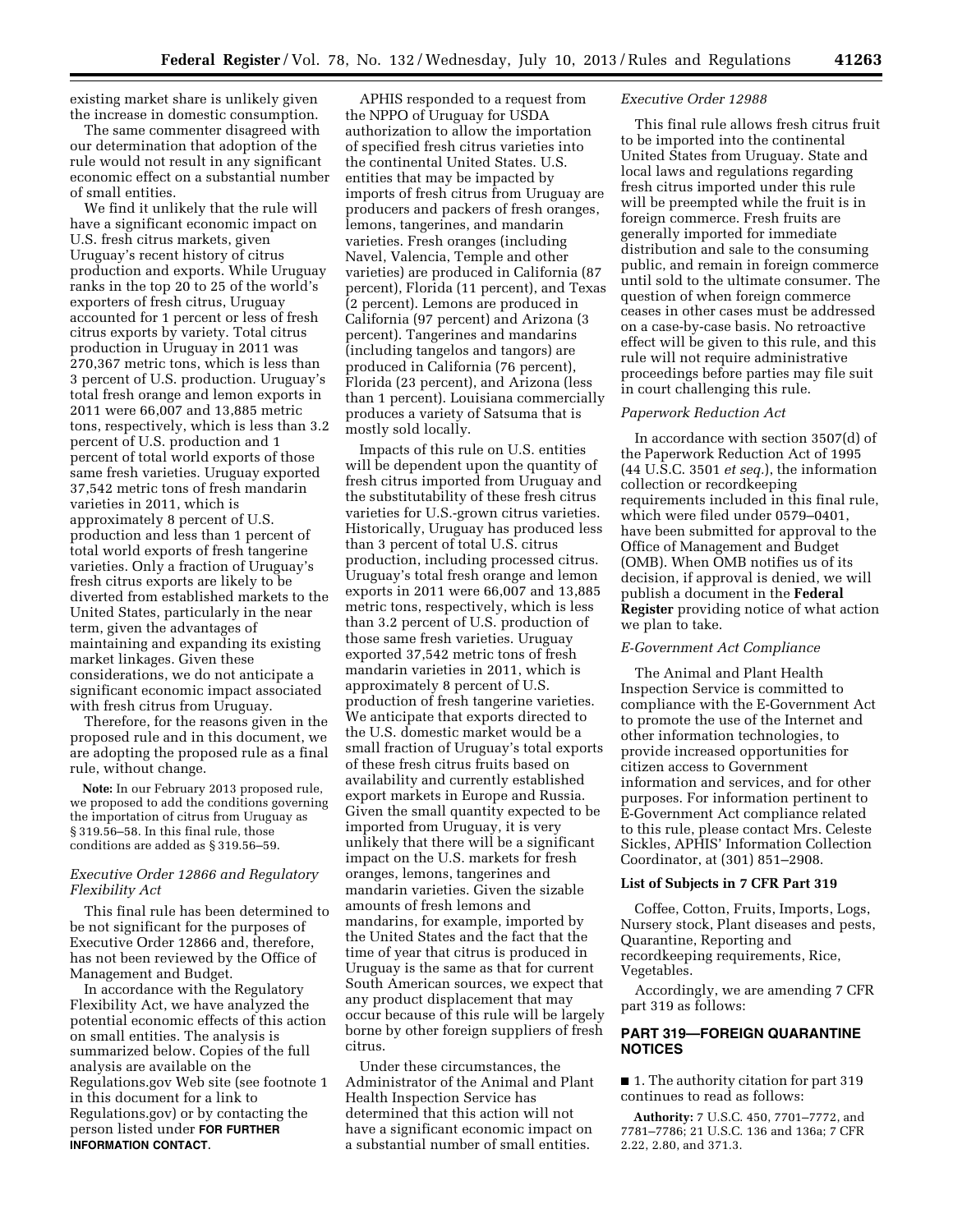#### **Subpart—Citrus Fruit [Amended]**

■ 2. In Subpart—Citrus Fruit, in the note below the subpart heading, remove the words ''fruit and vegetable quarantine No. 56 (§§ 319.56 to 319.56–8)'' and add the words ''Subpart—Fruits and Vegetables of this part'' in their place. ■ 3. Section 319.28 is amended as follows:

■ a. By redesignating paragraphs (d) through (j) as paragraphs (e) through (k), respectively, and adding a new paragraph (d).

■ b. By revising newly redesignated paragraph (g).

The addition and revision read as follows:

#### **§ 319.28 Notice of quarantine.**

\* \* \* \* \* (d) The prohibition does not apply to sweet oranges (*Citrus sinensis* (L.) Osbeck), lemons (*C. limon* (L.) Burm. f.), mandarins (*C. reticulata* Blanco, *C. clementina* Hort. ex Tanaka, *C. deliciosa*  Ten., and *C. unshiu* Marcow), *Citrus*  hybrids, *Fortunella japonica* (Thunb.) Swingle, and *F. margarita* (Lour.) Swingle, from Uruguay that meet the requirements of 7 CFR 319.56–59.

\* \* \* \* \* (g) Importations allowed under paragraphs (b) through (e) of this section shall be subject to the permit and other requirements under the regulations in Subpart—Fruits and Vegetables of this part.

\* \* \* \* \* ■ 4. A new § 319.56–59 is added to read as follows:

#### **§ 319.56–59 Fresh citrus fruit from Uruguay.**

Sweet oranges (*Citrus sinensis* (L.) Osbeck), lemons (*C. limon* (L.) Burm. f.), mandarins (*C. reticulata* Blanco, *C. clementina* Hort. ex Tanaka, *C. deliciosa*  Ten., and *C. unshiu* Marcow), *Citrus*  hybrids, *Fortunella japonica* (Thunb.) Swingle, and *F. margarita* (Lour.) Swingle may be imported into the continental United States from Uruguay only under the conditions described in this section. These species are referred to collectively in this section as ''citrus fruit.'' These conditions are designed to prevent the introduction of the following quarantine pests: *Anastrepha fraterculus, Ceratitis capitata, Cryptoblabes gnidiella, Elsinoe¨ australis, Gymnandrosoma aurantianum,* and *Xanthomonas citri*  subsp. *citri.* 

(a) *Commercial consignments.* Citrus fruit from Uruguay may be imported in commercial consignments only.

(b) *General requirements.* (1) The national plant protection organization

(NPPO) of Uruguay must provide a bilateral workplan to APHIS that details the activities that the Uruguayan NPPO will, subject to APHIS' approval of the workplan, carry out to meet the requirements of this section. APHIS will be directly involved with the Uruguayan NPPO in monitoring and auditing implementation of the systems approach.

(2) All places of production and packinghouses that participate in the export program must be registered with the Uruguayan NPPO.

(3) The fruit must be grown at places of production that meet the requirements of paragraphs (d) and (e) of this section.

(4) The fruit must be packed for export to the United States in a packinghouse that meets the requirements of paragraph (f) of this section. The place of production where the fruit was grown must remain identifiable when the fruit leaves the grove, at the packinghouse, and throughout the export process. Boxes containing fruit must be marked with the identity and origin of the fruit. Safeguarding in accordance with paragraph (f)(3) of this section must be maintained at all times during the movement of the fruit to the United States and must be intact upon arrival of the fruit in the United States.

(c) *Monitoring and oversight.* (1) The Uruguayan NPPO must visit and inspect registered places of production monthly, starting at least 30 days before harvest and continuing until the end of the shipping season, to verify that the growers are complying with the requirements of paragraphs (d) and (e) of this section.

(2) In addition to conducting fruit inspections at the packinghouses, the Uruguayan NPPO must monitor packinghouse operations to verify that the packinghouses are complying with the requirements of paragraph (f) of this section.

(3) If the Uruguayan NPPO finds that a place of production or packinghouse is not complying with the relevant requirements of this section, no fruit from the place of production or packinghouse will be eligible for export to the United States until APHIS and the Uruguayan NPPO conduct an investigation and appropriate remedial actions have been implemented.

(d) *Grove monitoring and pest control.*  Trapping must be conducted in the places of production to demonstrate that the places of production have a low prevalence of *A. fraterculus* and *C. capitata.* If the prevalence rises above levels specified in the bilateral workplan, remedial measures must be

implemented. The Uruguayan NPPO must keep records of fruit fly detections for each trap and make the records available to APHIS upon request. The records must be maintained for at least 1 year.

(e) *Orchard sanitation.* Places of production must be maintained free of fallen fruit and plant debris. Fallen fruit may not be included in field containers of fruit brought to the packinghouse to be packed for export.

(f) *Packinghouse procedures.* (1) The packinghouse must be equipped with double self-closing doors at the entrance to the packinghouse and at the interior entrance to the area where fruit is packed.

(2) Any vents or openings (other than the double self-closing doors) must be covered with 1.6 mm or smaller screening in order to prevent the entry of pests into the packinghouse.

(3) Fruit must be packed within 24 hours of harvest in a pest-exclusionary packinghouse or stored in a degreening chamber in a pest-exclusionary packinghouse. The fruit must be safeguarded by an insect-proof screen or plastic tarpaulin while in transit to the packinghouse and while awaiting packing. Fruit must be packed in insectproof cartons or containers, or covered with insect-proof mesh or a plastic tarpaulin, for transport to the United States. These safeguards must remain intact until the arrival of the fruit in the continental United States or the consignment will not be allowed to enter the United States.

(4) During the time the packinghouse is in use for exporting citrus fruit to the continental United States, the packinghouse may only accept fruit from registered places of production.

(5) Culling must be performed in the packinghouse to remove any symptomatic or damaged fruit. Fruit must be practically free of leaves, twigs, and other plant parts, except for stems that are less than 1 inch long and attached to the fruit.

(6) Fruit must be washed, brushed, surface disinfected in accordance with part 305 of this chapter, treated with an APHIS-approved fungicide in accordance with labeled instructions, and waxed.

(g) *Treatment.* (1) Citrus fruit other than lemons may be imported into the continental United States only if it is treated in accordance with part 305 of this chapter for *A. fraterculus* and *C. capitata.* 

(2)(i) Lemons may be shipped without a treatment if harvested green and if the phytosanitary certificate accompanying the lemons contains an additional declaration stating that the lemons were